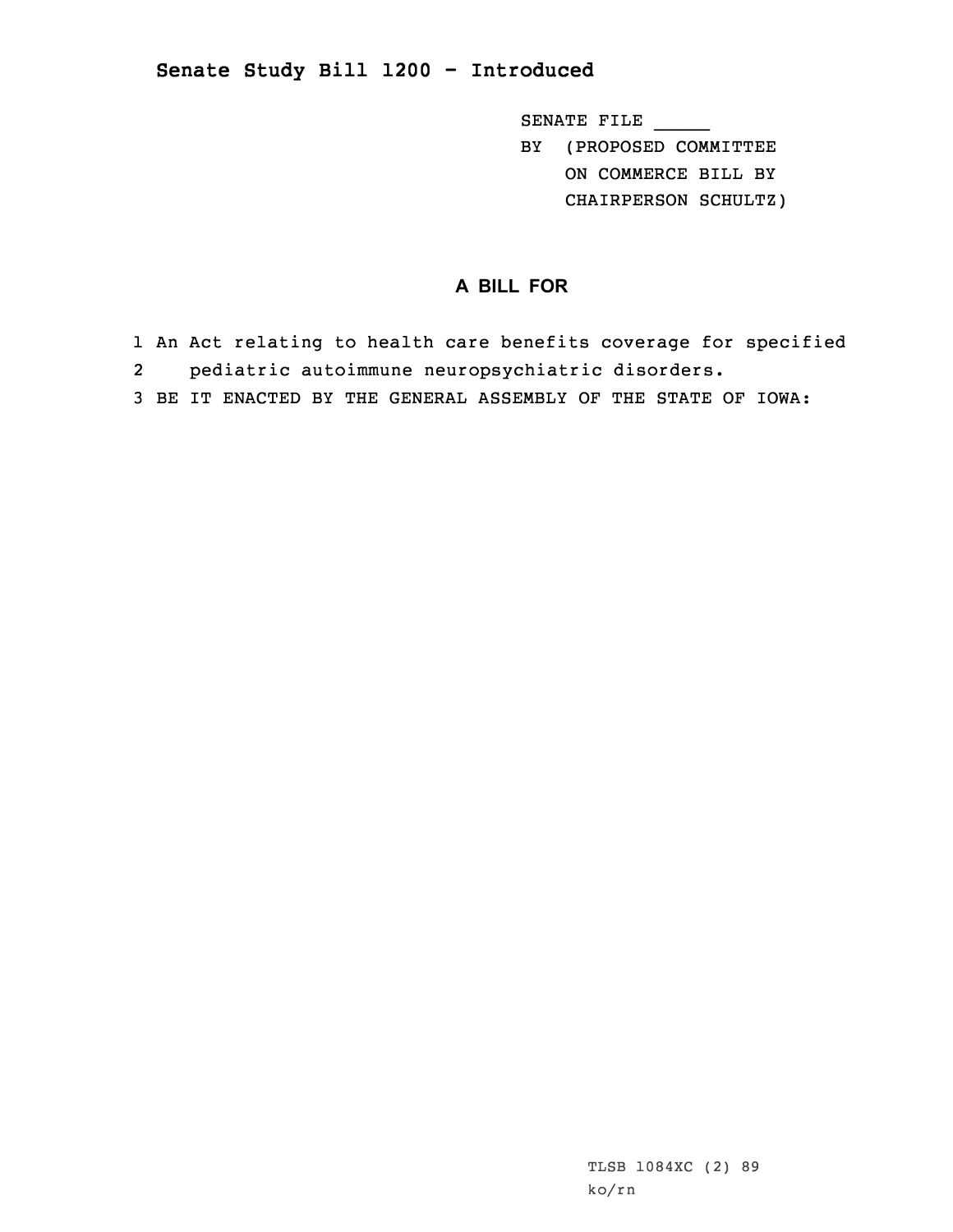1 Section 1. NEW SECTION. **514C.36 Pediatric autoimmune** 2 **neuropsychiatric disorders associated with streptococcal** 3 **infections and pediatric acute-onset neuropsychiatric syndrome** 4 **—— coverage.**

5 1. As used in this section, unless the context otherwise 6 requires:

<sup>7</sup> *a. "Covered person"* means the same as defined in section 8 514J.102.

<sup>9</sup> *b. "Health care professional"* means the same as defined in 10 section 514J.102.

11 *c. "Health carrier"* means the same as defined in section 12 514J.102.

 *d. "Pediatric acute-onset neuropsychiatric syndrome"* or *"PANS"* means <sup>a</sup> class of acute-onset obsessive compulsive or tic disorders or other behavioral changes presenting in <sup>a</sup> child that are not otherwise explained by another known neurologic or medical disorder.

 *e. "Pediatric autoimmune neuropsychiatric disorders associated with streptococcal infections"* or *"PANDAS"* means <sup>a</sup> condition in which <sup>a</sup> streptococcal infection in <sup>a</sup> child causes the abrupt onset of clinically significant obsessions, compulsions, tics, or other neuropsychiatric symptoms or behavioral changes, or <sup>a</sup> relapsing and remitting course of symptom severity.

 2. Notwithstanding the uniformity of treatment requirements of section 514C.6, <sup>a</sup> health carrier that offers individual, group, or small group contracts, policies, or plans in this state that provide for third-party payment or prepayment of health or medical expenses shall offer coverage for the diagnosis and treatment of PANS and PANDAS as recommended by <sup>a</sup> health care professional for <sup>a</sup> covered person who is age eighteen or younger.

33 3. *a.* This section shall apply to the following classes 34 of third-party payment provider contracts, policies, or plans 35 delivered, issued for delivery, continued, or renewed in this

-1-

LSB 1084XC (2) 89  $ko/rn$  1/3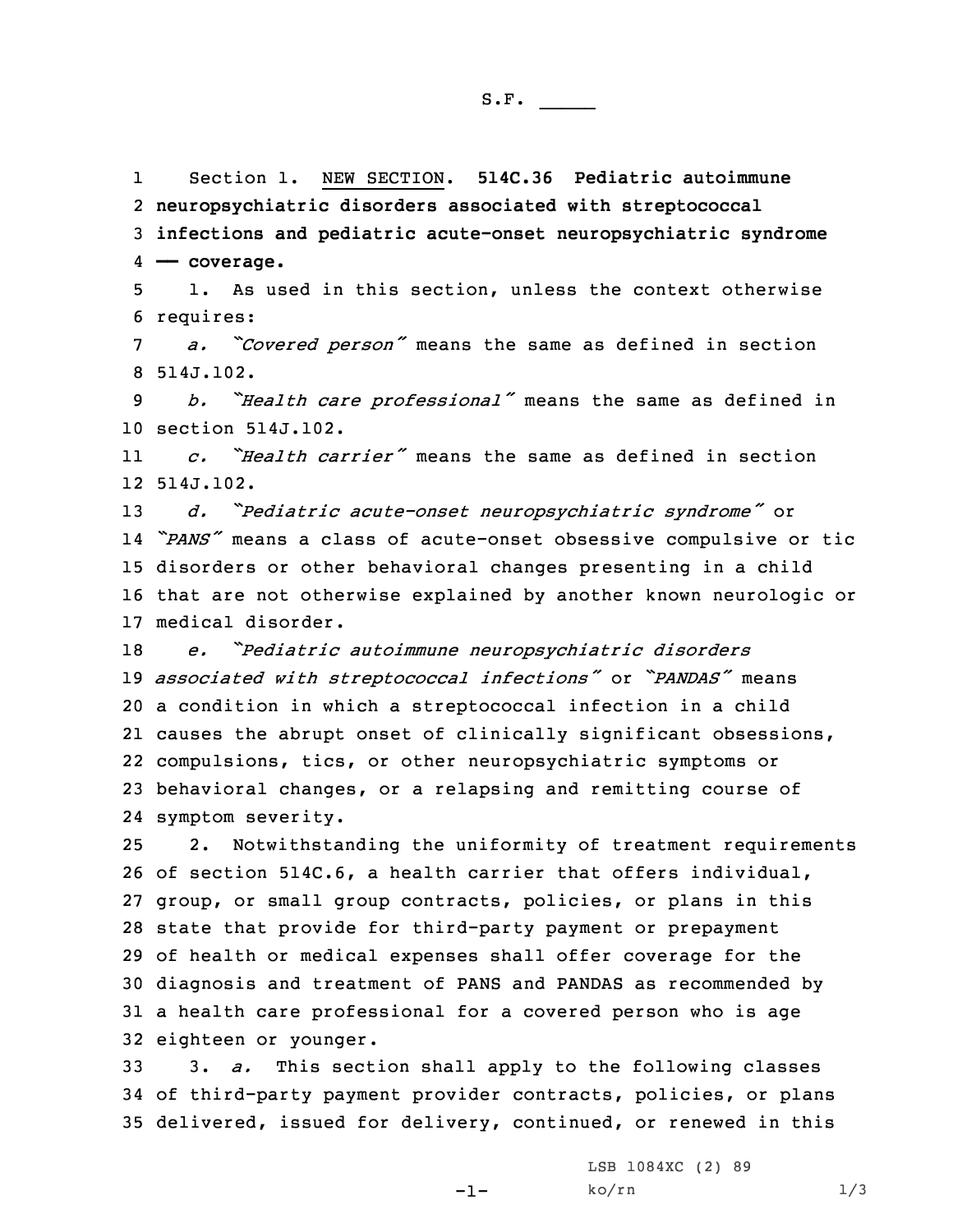1 state on or after January 1, 2022:

2 (1) Individual or group accident and sickness insurance 3 providing coverage on an expense-incurred basis.

4 (2) An individual or group hospital or medical service 5 contract issued pursuant to chapter 509, 514, or 514A.

6 (3) An individual or group health maintenance organization 7 contract regulated under chapter 514B.

8 (4) <sup>A</sup> plan established for public employees pursuant to 9 chapter 509A.

*b.* This section shall not apply to accident-only, specified disease, short-term hospital or medical, hospital confinement indemnity, credit, dental, vision, Medicare supplement, long-term care, basic hospital and medical-surgical expense coverage as defined by the commissioner, disability income insurance coverage, coverage issued as <sup>a</sup> supplement to liability insurance, workers' compensation or similar insurance, or automobile medical payment insurance.

18 4. The commissioner of insurance shall adopt rules pursuant 19 to chapter 17A as necessary to administer this section.

## 20 EXPLANATION

2122  **The inclusion of this explanation does not constitute agreement with the explanation's substance by the members of the general assembly.**

 This bill relates to health care coverage benefits for pediatric acute-onset neuropsychiatric syndrome (PANS) and pediatric autoimmune neuropsychiatric disorders associated with streptococcal infections (PANDAS).

 The bill defines "PANS" as <sup>a</sup> class of acute-onset obsessive compulsive or tic disorders or other behavioral changes presenting in <sup>a</sup> child that are not otherwise explained by another known neurologic or medical disorder. "PANDAS" is defined as <sup>a</sup> condition in which <sup>a</sup> streptococcal infection in <sup>a</sup> child causes the abrupt onset of clinically significant obsessions, compulsions, tics, or other neuropsychiatric symptoms or behavioral changes, or <sup>a</sup> relapsing and remitting course of symptom severity.

 $-2-$ 

LSB 1084XC (2) 89 ko/rn 2/3